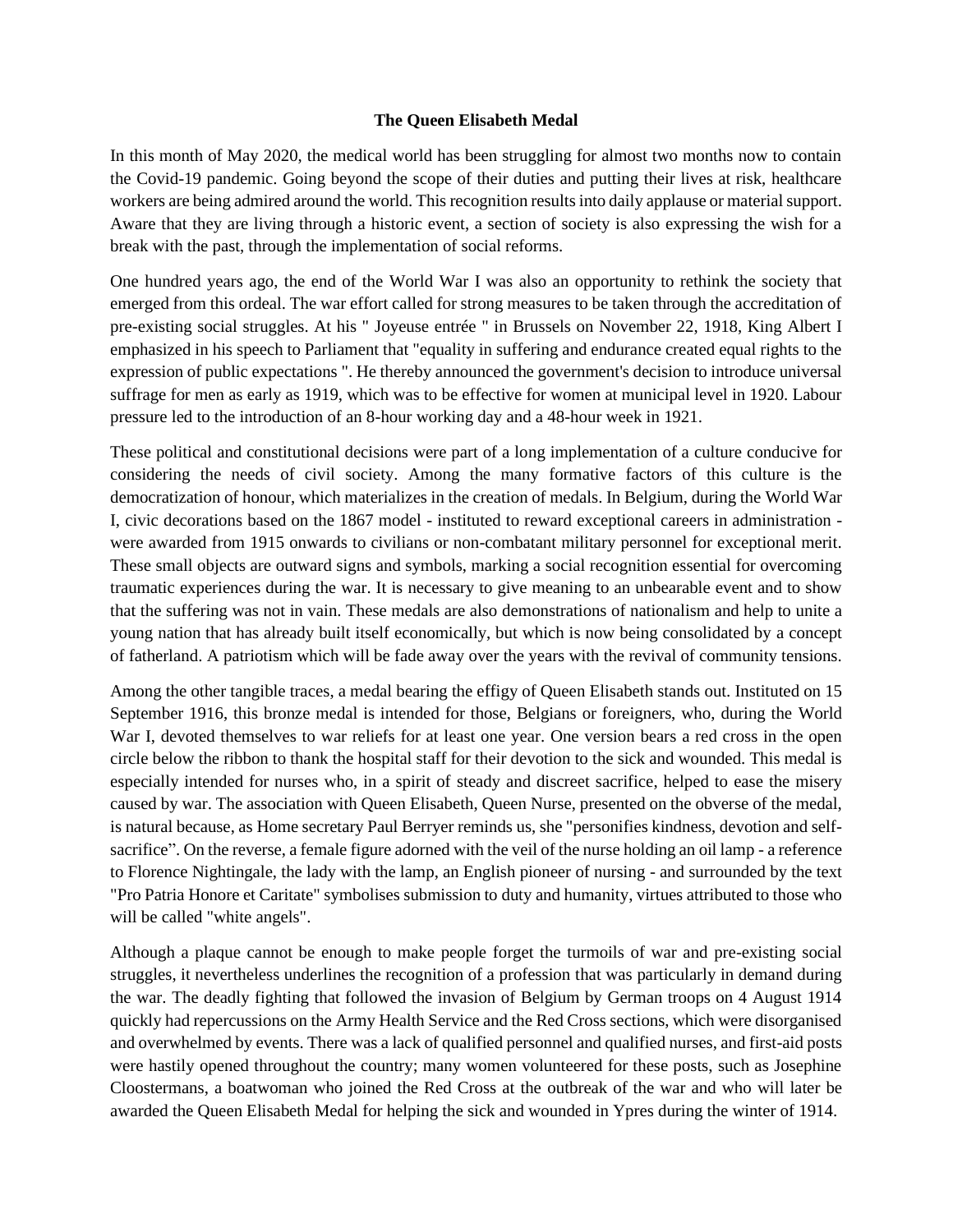The medical facilities followed the progress of the fighting. As soon as the conflict began, the sovereigns asked the surgeon Antoine Depage to organise the Red Cross and to set up a surgical unit in the Royal Palace. At the end of October, the Queen asked Depage to create and manage surgical ambulances and hospitals behind the Yser River, where the army would dig in for four years. The project was completed with the opening on 21 December 1914 of the 1,000-bed Ocean Hospital in La Panne. The staff was initially composed of English nurses. The number of Belgian nurses, many of whom had received training in England, gradually increased, bringing the total to more than 200 for around thirty doctors. Under the influence of English nursing methods, discipline was military, with rigid regulations and a uniform made compulsory. For nearly four years, the nurses would live in waiting for wounded patients, or even a real influx when a disaster loomed, all in fear of artillery fire.

Over the months, the hospital acquired a solid reputation, strengthened by the symbolic role of the Queen, who wore the Red Cross uniform and identified with all the nurses. Élisabeth became the herald of the profession, known for assisting Surgeon Depage during operations or for making dressings and visiting the wounded. Another name related to the hospital is Marie Picard, wife of Antoine Depage and a renowned nurse. Before the war, she had been the administrative director of the Belgian School of Registered Nurses and had taken part with her husband in sending Red Cross ambulances during the Balkan War in 1912, for which she was decorated with the Order of Chekafat of the Ottoman Empire. When the World War I broke out, she joined the ambulance of the Royal Palace and then the Ocean Hospital. In 1915, she went to the United States to raise funds for humanitarian relief to Belgium. Described by the Americans as "the personification of the heroism of Belgian women", Marie Picard perished on her return aboard the Lusitania, torpedoed by a German submarine. The same year, another British nurse living in Belgium, Edith Cavell, was shot by the German occupying forces for having organized an escape network of Allied soldiers. The fate of these two nurses gave the profession an aura of martyrdom and ignited outrage throughout the world. Their death stirred up propaganda and helped to justify the noble struggle of the forces of the Triple Entente against German barbarity, which murdered nurses, embodiment of the primary virtues. The striking of a "1915 Remember" medal in the effigies of Edith Cavell and Marie Picard fuelled the culture of war which, by discrediting an ontologically evil enemy, aimed to mobilize consciences and ultimately to bring the United States into the war.

The heroism of these nurses and the cult of the Queen make these figures examples to be followed, as they concretely manifest the value system of a society to which everyone is invited to join. This self-sacrifice is promoted by an iconography that spreads the myth of the "white angel", while the terrible outcome of the fighting is mitigated by newspaper censorship. This vision contrasts with daily life at the Ocean Hospital, whose history is known to us thanks to the publication in 1936 of the book "Infirmières de guerre en service commandé", based on the daily notes taken by Jane De Launoy. Jane De Launoy, graduated as a nurse from the Saint-Camille school in 1908, was one of the first two Belgian nurses to join the Ocean's Hospital, where she worked until 1920. In recognition of her devotion, she received the gold medal of the Order of Leopold II and the Queen Elisabeth Medal. Her book is an invaluable source for understanding the horrors of war experienced by hospital staff. It remind us the appalling conditions in which the nurses had to work, living with the battered bodies of soldiers and civilians in a spirit of self-sacrifice, like Henriette Van Acker, recipient of the Queen Elisabeth Medal, who carried on her work after staying up all night with her fiancé, who was mortally wounded by a bullet to the chest. In the conclusion of her book, Jane De Launoy reflects on human dignity and reveals the other side of the coin of commitment to the wounded, that of the loneliness of those who have lived through inhuman situations: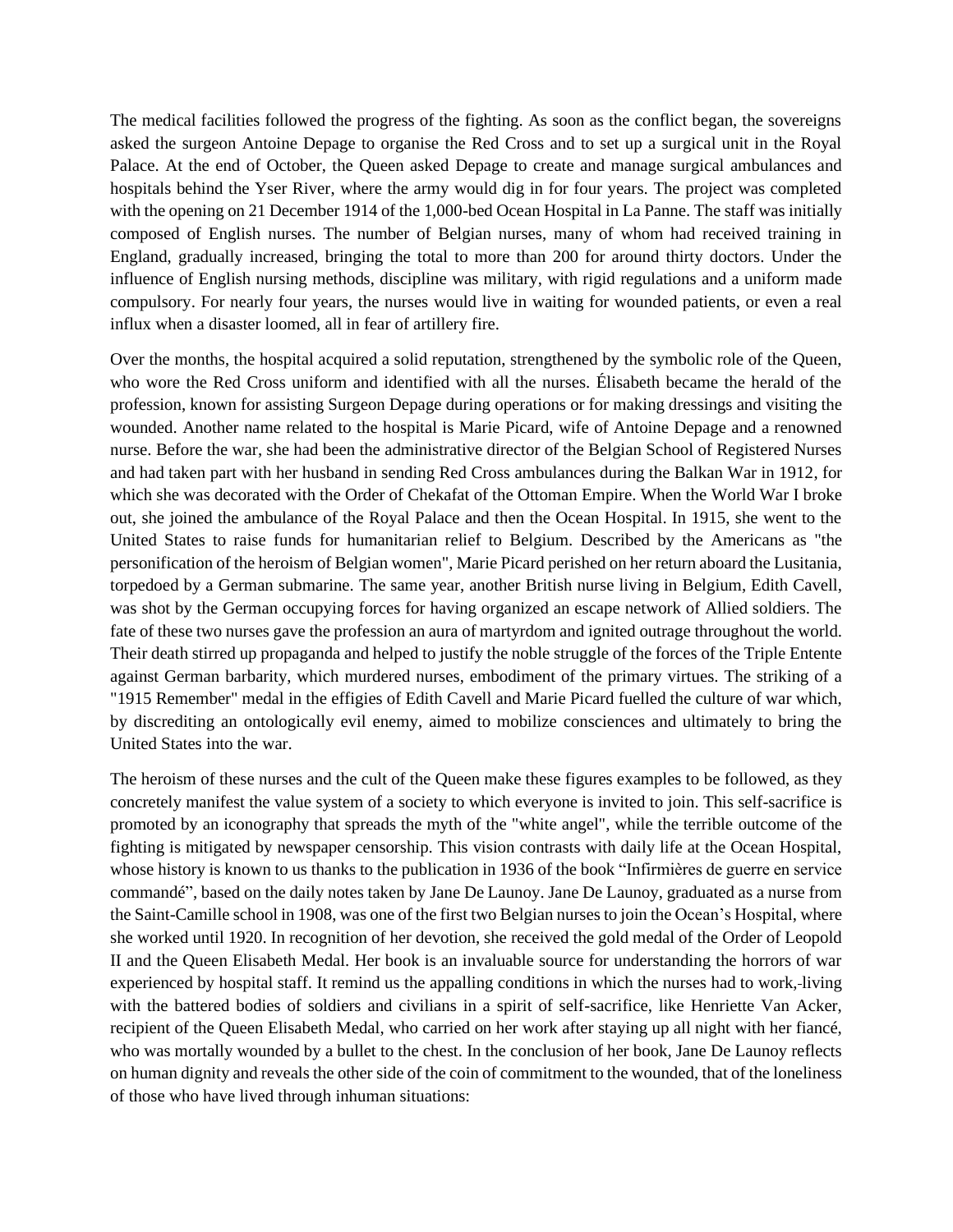*"Many of those we have loved are lying there in the land of Flanders, and to have touched by too much suffering, surely there remains in us a disproportion! There also remains that absolute contempt for prejudice which will have the consequence of somehow relegating us... and that egalitarian spirit which makes us now value a being only for his personal value, without regard for his situation or his name! Our new conception of life is going to make us pay with the solitude of soul for our passage in the turmoil because many will no longer understand us!"*

These particular stories are often overshadowed by major military operations, but the creation of the Queen Elisabeth Medal is nonetheless evidence of the recognition of civilians as contributors to the idea of nationhood, from which a new vision of social order emerges. The Great War had in fact contributed to the sacralization of the very young profession of nursing. The social usefulness of the profession was recognised and English nursing became a necessity: in-depth scientific studies, military discipline and submission to regulations. It enabled many young girls to practice a remunerated activity worthy of consideration. A revaluation of the nursing profession is claimed and the studies are reorganized in 1921, but neither the working conditions nor the wages are improved. In 1922, the National Federation of Nurses of Belgium is created, with the aim of defending the professional, material and moral interests of the registered nurse. But the nurses had difficulty in making their voices heard. Sense of duty, courage, generosity, devotion, these qualifications acquired during the war contribute, in addition to the religious origin and the female status of the profession, to the acceptance of the difficult working conditions of nurses. No extra pay for non-standard services. The law on 8-hour working days and 48-hour weeks, which dates back to 1921, will not apply in hospitals until 1937.

One hundred years after the end of the Wold War I, the situation created by the Covid-19 pandemic confronts countries with an invisible enemy able to destabilize the world's greatest powers. The climate generated by the pandemic is often described as a war situation, because of the mobilization it provokes and because the workings of society have come to a standstill, waiting for the enemy to withdraw. As in any conflict, our societies have created heroes, who demonstrate a value system that the community embraces and strengthen social cohesion. Expressions of altruism and devotion lessen the sense of helplessness in the face of a mortality that is beyond us. But beyond the applause, how will the social recognition of those who were on the front lines be realized? This will be one of the questions to ask at the end of this landmark event, in order to give it meaning. More generally, it is a general reflection on our societies. On November 18th 1918, the newspaper *Le Soir* already asked Belgian society an essential question: are we ready to face the challenges ahead? "Are we ready to restore our country on a new basis and to face the gigantic task ahead? Are we ready to put our old political quarrels aside, or at least to silence them? Are we ready to approach the problems that lie ahead of us tomorrow, with a mind free of prejudice, with a clear and sound mind? Are we ready to make the sacrifices that the interests of the country will demand, to revise our labour legislation, to fulfil our duties, all our duties, towards the workers and the humble? ». All these questions could mutatis mutandis be applied to our contemporary societies.

## **Geoffrey Schoefs**